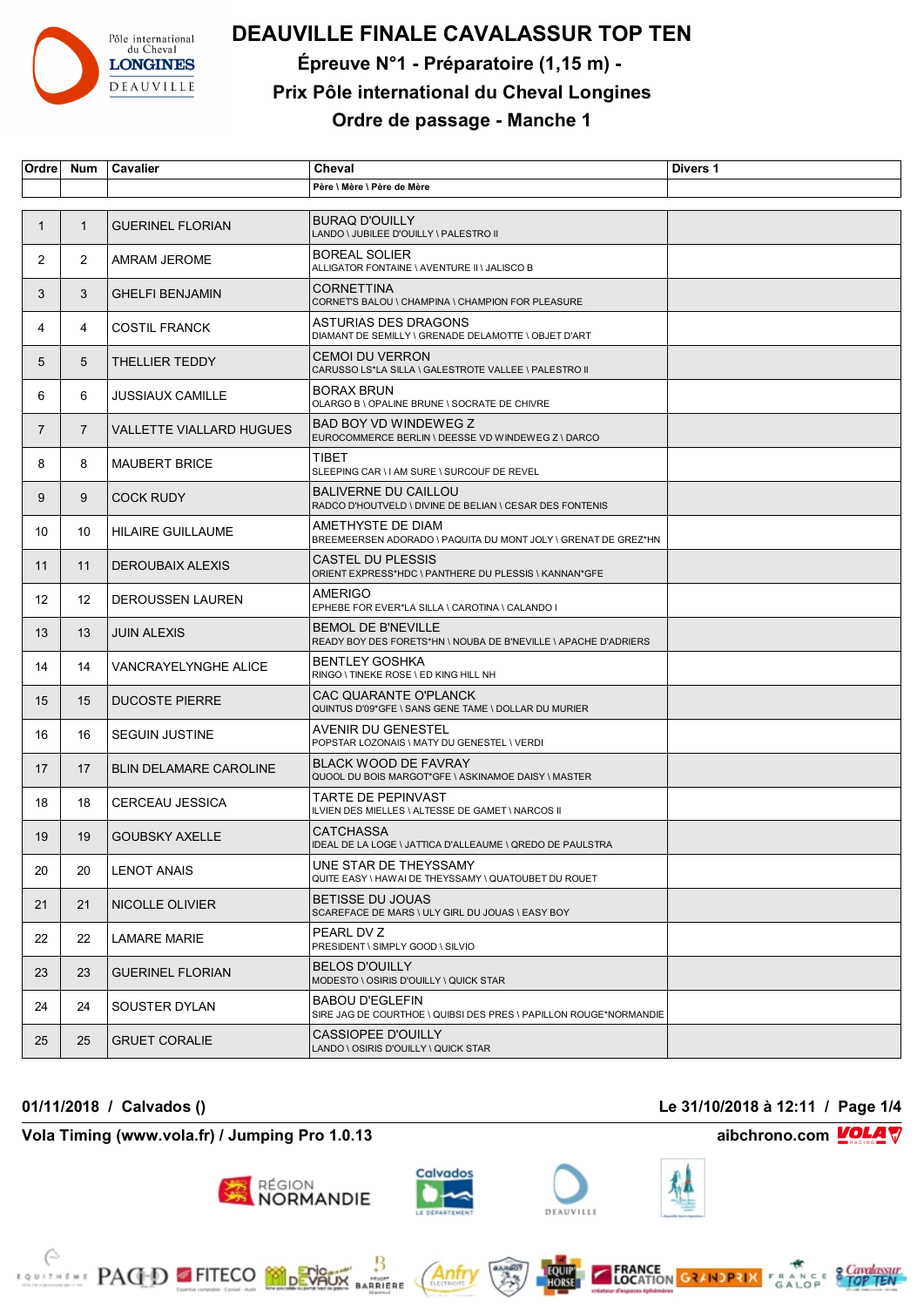

## **DEAUVILLE FINALE CAVALASSUR TOP TEN Épreuve N°1 - Préparatoire (1,15 m) - Prix Pôle international du Cheval Longines Ordre de passage - Manche 1**

| Ordre | Num | Cavalier                     | Cheval                                                                                 | Divers 1 |
|-------|-----|------------------------------|----------------------------------------------------------------------------------------|----------|
|       |     |                              | Père \ Mère \ Père de Mère                                                             |          |
| 26    | 26  | <b>LECOURT VICTOIRE</b>      | ROLLS DE BAUSSY<br>QREDO DE PAULSTRA \ HOSMANVILLAISE \ TSAR DE BAUSSY                 |          |
| 27    | 27  | AMRAM JEROME                 | <b>CIEL SOLIER</b><br>QUALITY TOUCH \ POINTE DU JOUR SOLIER \ NARCOS II                |          |
| 28    | 28  | <b>GHELFI BENJAMIN</b>       | CADUM DE CHAMPLOUE<br>DIAMANT DE SEMILLY \ FEDUM DE CHAMPLOUE \ LAUDANUM               |          |
| 29    | 29  | <b>COSTIL FRANCK</b>         | <b>CAMILLE D'ANGE</b><br>HELIOS DE LA COUR II \ PERLE D'ANGE \ QREDO DE PAULSTRA       |          |
| 30    | 30  | THELLIER TEDDY               | <b>BLUE BIRD DUBISSON</b><br>LAMM DE FETAN \ ISARA \ LIGARIUS                          |          |
| 31    | 31  | <b>BOULANGER CLEMENT</b>     | API D'HONVAULT<br>NORTON D'EOLE \ OHAPPIE D'HONVAULT \ HAPPY VILLERS                   |          |
| 32    | 32  | <b>VANCRAYELYNGHE BETTY</b>  | ULUBERLUX DE CIRCEE<br>LUX Z \ CERENICE DE BAUGY \ LAEKEN                              |          |
| 33    | 33  | <b>MAUBERT BRICE</b>         | CAROLUS DU GEVAUDAN<br>QUINTUS D'09*GFE \ KOHINOOR DU GEVAUDAN \ DUM'POM               |          |
| 34    | 34  | <b>COCK RUDY</b>             | <b>BALOU'QUILL</b><br>QUITE EASY \ NAVIS DE BLONDEL \ GIPSY DE ST MARTIN               |          |
| 35    | 35  | <b>HILAIRE GUILLAUME</b>     | <b>AURACIO</b><br>BONHOMME II \ NUMPHE DU HECQUET \ ROX DE LA TOUCHE                   |          |
| 36    | 36  | <b>DEROUBAIX ALEXIS</b>      | CALVA D'ANCHAT<br>ACTION BREAKER \ URSULE DU PLESSIS \ DIAMANT DE SEMILLY              |          |
| 37    | 37  | SOUSTER ELLIOT               | CAVALOTTA D'ICK<br>CALVARO \ VIALOTTA D'ICK \ DIAMANT DE SEMILLY                       |          |
| 38    | 38  | <b>BOYER LAURENT</b>         | ADAGIO DU PEU<br>ALLEGRETO \ HIRONDELLE DU FIEF \ ATOLL D'ADRIERS                      |          |
| 39    | 39  | <b>FOSSEY JULIEN</b>         | ADOREE D'ANGE<br>J'AI L'ESPOIR D'ELLE \ QUI VIVE DE CHEUX \ TRESOR DE CHEUX            |          |
| 40    | 40  | PAIGNON SEIGNEURIE ATHENAIS  | TIJI DES MOTTES<br>ULTIMO VAN TER MOUDE \ QUALINE DES MOTTES \ EPHEBE FOR EVER*LA SILI |          |
| 41    | 41  | <b>MADEUF MARIE</b>          | AH OUI WOOPY<br>JARNAC \ JUNON DU LANSON \ DIONYLIGHT                                  |          |
| 42    | 42  | PETIARD GWENAELLE            | <b>OLA DU COISEL</b><br>IVORY STAR \ HYPOTHEQUE II \ RUSH DE SAINT ANNE                |          |
| 43    | 43  | <b>DOERR GILBERT</b>         | CHEYENNE DE VIMA<br>ORLANDO \ TENNESSEE DE VIMA \ PAMPHILE                             |          |
| 44    | 44  | <b>COURTOIS JEAN CHARLES</b> | <b>PASTO</b><br>FLIPPER D'ELLE*HN \ HABANITA FRANJAC \ NASHVILLE III                   |          |
| 45    | 45  | <b>GUERINEL FLORIAN</b>      | <b>AKER D'OUILLY</b><br>QUITE EASY \ SHOU D'OUILLY \ CALVARO                           |          |
| 46    | 46  | <b>LENOT ANAIS</b>           | <b>SIMSAR</b><br>QUIDAM DE REVEL \ DOROTHEE \ ATHLET                                   |          |
| 47    | 47  | <b>NICOLLE OLIVIER</b>       | ANONYME DU JOUAS<br>QUOOL DU BOIS MARGOT*GFE \ ETE DU JOUAS \ UZELIEN                  |          |
| 48    | 48  | LAMARE MARIE                 | URANIE DREAM<br>MADE IN SEMILLY \ GALAXIE QUARTZ \ QUARTZ DU VALLON                    |          |
| 49    | 49  | SOUSTER DYLAN                | <b>BRUNEBELLA DES SAULES</b><br>ALLIGATOR FONTAINE \ TOSCANE DE MAI \ TREASURE Z       |          |
| 50    | 50  | <b>GRUET CORALIE</b>         | <b>CHLORIS D'OUILLY</b><br>LANDO \ TEFNOUT D'OUILLY \ POOR BOY                         |          |
| 51    | 51  | LECOURT VICTOIRE             | QUALITY DE BAUSSY<br>DARWIN DU PARC \ JAIMIE DE BAUSSY \ TSAR DE BAUSSY                |          |

### **01/11/2018 / Calvados () Le 31/10/2018 à 12:11 / Page 2/4**

### **Vola Timing (www.vola.fr) / Jumping Pro 1.0.13 aibchrono.com VOLA**









**MARRIERE** 

RÉGION<br>NORMANDIE







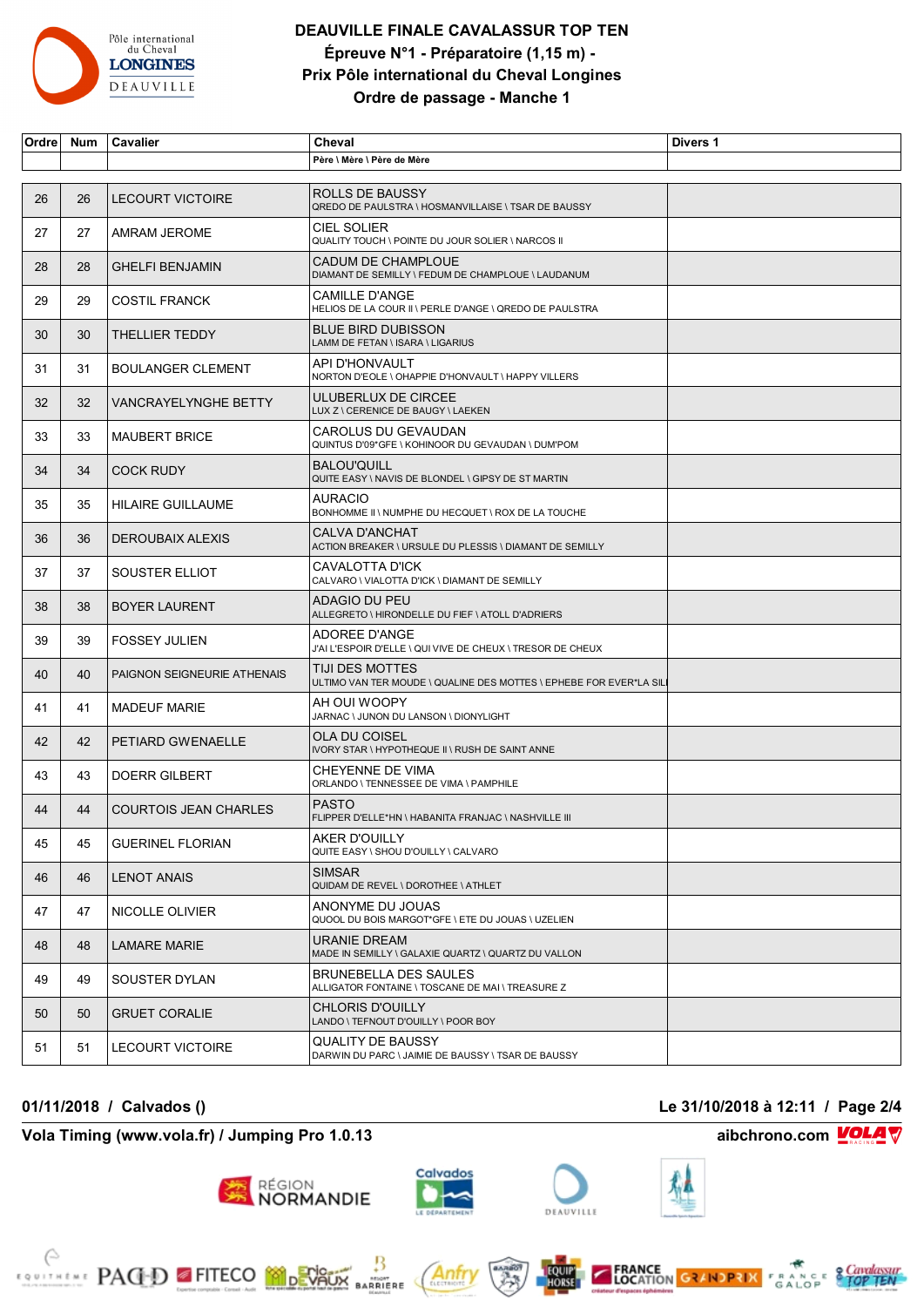

## **DEAUVILLE FINALE CAVALASSUR TOP TEN Épreuve N°1 - Préparatoire (1,15 m) - Prix Pôle international du Cheval Longines Ordre de passage - Manche 1**

| Ordre | <b>Num</b> | Cavalier                       | Cheval                                                                                | Divers 1 |
|-------|------------|--------------------------------|---------------------------------------------------------------------------------------|----------|
|       |            |                                | Père \ Mère \ Père de Mère                                                            |          |
| 52    | 52         | AMRAM JEROME                   | DIS MOI OUI BOOP<br>NARTAGO \ BEAUTY BOOP \ QUICKLOVE FONTAINE                        |          |
| 53    | 53         | <b>GHELFI BENJAMIN</b>         | AMIRA DES BRUYERES<br>ROMANDO DE L'ABBAYE*HN \ BEAUTIFUL DAY \ JOUR DE PAQUES         |          |
| 54    | 54         | <b>COSTIL FRANCK</b>           | CAMILA DES VAUX<br>NIPPON D'ELLE \ GLORIA DES VAUX \ QUIDAM DE REVEL                  |          |
| 55    | 55         | <b>THELLIER TEDDY</b>          | AMARGO DU VERRON<br>PALESTRO II \ FARAH DE LA VALLEE \ NARCOS II                      |          |
| 56    | 56         | <b>BOULANGER CLEMENT</b>       | <b>BEAUTIFUL D'ISKY</b><br>DJALISCO DU GUET \ PACIFIC D'ISKY \ JENNY DE LA CENSE      |          |
| 57    | 57         | VANCRAYELYNGHE BETTY           | <b>BRUME DE CARNEVILLE</b><br>OK DU ROZEL \ CARNEVILLE \ MATADOR DU BOIS              |          |
| 58    | 58         | <b>MAUBERT BRICE</b>           | <b>CHYPRIENNE TF</b><br>SIWING DE TRIAVAL \ FIRENZE VH WATERSCHOOT \ QUERLYBET HERO   |          |
| 59    | 59         | <b>COCK RUDY</b>               | CALVARO DE BLONDEL<br>CALVARO \ SURPRISE DE BLONDEL \ KASSIDI                         |          |
| 60    | 60         | <b>HILAIRE GUILLAUME</b>       | TOPAZE DE DIAM<br>DOLLAR DU MURIER \ BONY DE DAMPIERRE \ NARCOS II                    |          |
| 61    | 61         | DEROUBAIX ALEXIS               | <b>CRIQUET DE L'ISLE</b><br>TIBET TAME \ NATTE DE L'ISLE \ GRAIN DE SOLEIL            |          |
| 62    | 62         | SOUSTER ELLIOT                 | COOL GIRL D'ICK<br>KANNAN*GFE \ URLINE DE MUZE \ CASH                                 |          |
| 63    | 63         | <b>BOYER LAURENT</b>           | <b>COLOR OF LOVE</b><br>WONDERBOY \ MORANE DE LA ROQUE \ VERCORS IV                   |          |
| 64    | 64         | <b>FOSSEY JULIEN</b>           | QUEBECA DU PLESSIS<br>QUEBEC DU PLESSIS \ JOHANNA D'AUREY \ CALIN DU PLESSIS          |          |
| 65    | 65         | <b>DUBOE CAMILLE</b>           | VIRTUOSE DE B'NEVILLE<br>QUARTZ DU CHANU \ NOUBA DE B'NEVILLE \ APACHE D'ADRIERS      |          |
| 66    | 66         | DE LABRUSSE MARINE             | ROSANBO DES REAUX<br>DOLLAR DELA PIERRE \ GAZELLE ST SIMEON \ LE CONDEEN              |          |
| 67    | 67         | <b>GUERINEL FLORIAN</b>        | <b>CECHATH D'OUILLY</b><br>PALESTRO II \ UTOPIE D'OUILLY \ QUITE EASY                 |          |
| 68    | 68         | <b>SCHILLEWAERT LAURE</b>      | <b>BALOUBELLE FLOREVAL</b><br>BALOUBET DU ROUET \ CASSIS \ CONSENS                    |          |
| 69    | 69         | COUTUREAU BRUNO                | CORCOVADO LAS<br>FOU CHIN TREVIRA \ QUINTA D \ LANDETTO                               |          |
| 70    | 70         | <b>GUYOT ELISABETH</b>         | VICTORIA DU MESNIL<br>MYLORD CARTHAGO*HN \ JOYCE DU MESNIL \ ECHOGENE LATOUR          |          |
| 71    | 71         | EUDE VICTORIA                  | <b>TACQUIN DE SAINVAL</b><br>CARDERO*CHAMPSELYSEESBOIS \ OMBRINE DU FENAUD \ QUATSOUS |          |
| 72    | 72         | <b>SEGALOT JULIA</b>           | <b>BALYSGIRL DU ROZEL</b><br>TINKA'S BOY \ QUALYS'LADY D'EDEN \ LE TOT DE SEMILLY     |          |
| 73    | 73         | <b>BRAULT GERALD</b>           | URUGUAY DE LA ROQUE<br>KANNAN*GFE \ REMEMBER DE LA ROQUE \ ADELFOS                    |          |
| 74    | 74         | LAFOND CAROLINE                | <b>BLUSH DE BEAUVOIR</b><br>CHARISME DU DIABLE \ WAIKIKI W \ SUN LIGHT VD ZUUTHOEVE   |          |
| 75    | 75         | <b>CARLONI RICHARD TOSCANE</b> | ALOHA DES RONDETS<br>PACIFIC DES ESSARTS \ PIPLETTE DES RONDETS \ KANNAN*GFE          |          |
| 76    | 76         | <b>ARLIN DAVID</b>             | <b>CELESTE DES BRUYERES</b><br>TELSTAR DE LA POMME \ HERIA AUX CLERCS \ RISKETOU      |          |
| 77    | 77         | AMRAM JEROME                   | <b>BACCHUS D'EGLEFIN</b><br>TAQUIN DE FERVAL \ BAMBOU DU MONTMAIN \ QUATSOUS          |          |

### **Vola Timing (www.vola.fr) / Jumping Pro 1.0.13 aibchrono.com VOLA**

**EXAMPLE PACED FITECO MODERATION** 



 $\frac{1}{\sqrt{2}}$ <br>BARRIERE



Anfr





## **01/11/2018 / Calvados () Le 31/10/2018 à 12:11 / Page 3/4**